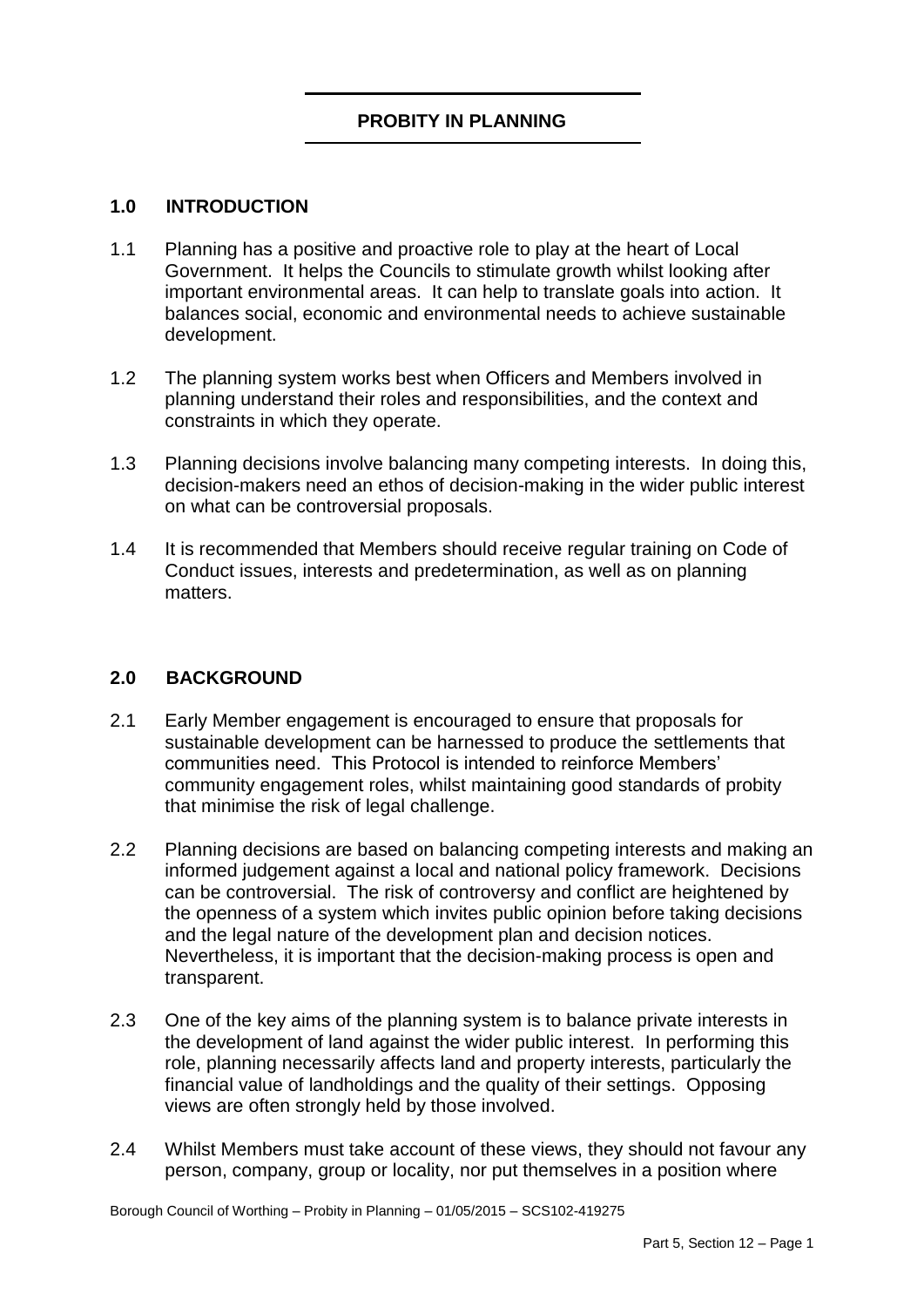they may appear to be doing so. It is important, therefore, that planning authorities make planning decisions affecting these interests openly, impartially, with sound judgement and for justifiable reasons.

- 2.5 The process should leave no grounds for suggesting that those participating in the decision were biased or that the decision itself was unlawful, irrational or procedurally improper.
- 2.6 This guidance is not intended to be prescriptive. Local circumstances may provide reasons for local variations of policy and practice. Every Council should regularly review the way in which it conducts its planning business.
- 2.7 This Protocol, which is based on the Local Government Association Probity in Committee as the principal decision-making forum. However, the Council's governance and decision-making arrangements must be complied with and Planning Guidance, refers mainly to the actions of a Local Authority Planning there are circumstances set out elsewhere in this Constitution which provide for, in some circumstances, Officer delegations and Full Council decisionmaking.
- 2.8 The Protocol applies equally to these alternative forms of decision-making.

### **3.0 THE GENERAL ROLE AND CONDUCT OF MEMBERS AND OFFICERS**

- 3.1 Members and Officers have different but complimentary roles. Both serve the public but Members are responsible to the Electorate, whilst Officers are responsible to the Council as a whole. Officers advise Members and the Council and carry out the Council's work. They are employed by the Council, not by individual Members. A successful relationship between Members and Officers will be based upon mutual trust, understanding and respect of each other's positions.
- standards of conduct by Members and to adopt a Local Code of Conduct. The 3.2 Both Members and Officers are guided by Codes of Conduct. The Localism Act 2011 sets out a duty for each Local Authority to promote and maintain high Codes of Conduct adopted by Worthing Borough Council and Adur District Council are consistent with the principles of selflessness, integrity, objectivity, accountability, openness, honesty and leadership.
- 3.3 The Codes of Conduct embrace the standards central to the preservation of an ethical approach to Council business, including the need to register and separate Codes relating specifically to planning, although Worthing Borough Council and Adur District Council have agreed to adopt the LGA Probity in should always be cross-referenced with the Council's substantive Code of disclose interests, as well as appropriate relationships with other Members, Officers, and the public. Many Local Authorities have adopted their own, Planning Guidance, which is summarised in this Protocol. This Protocol Conduct.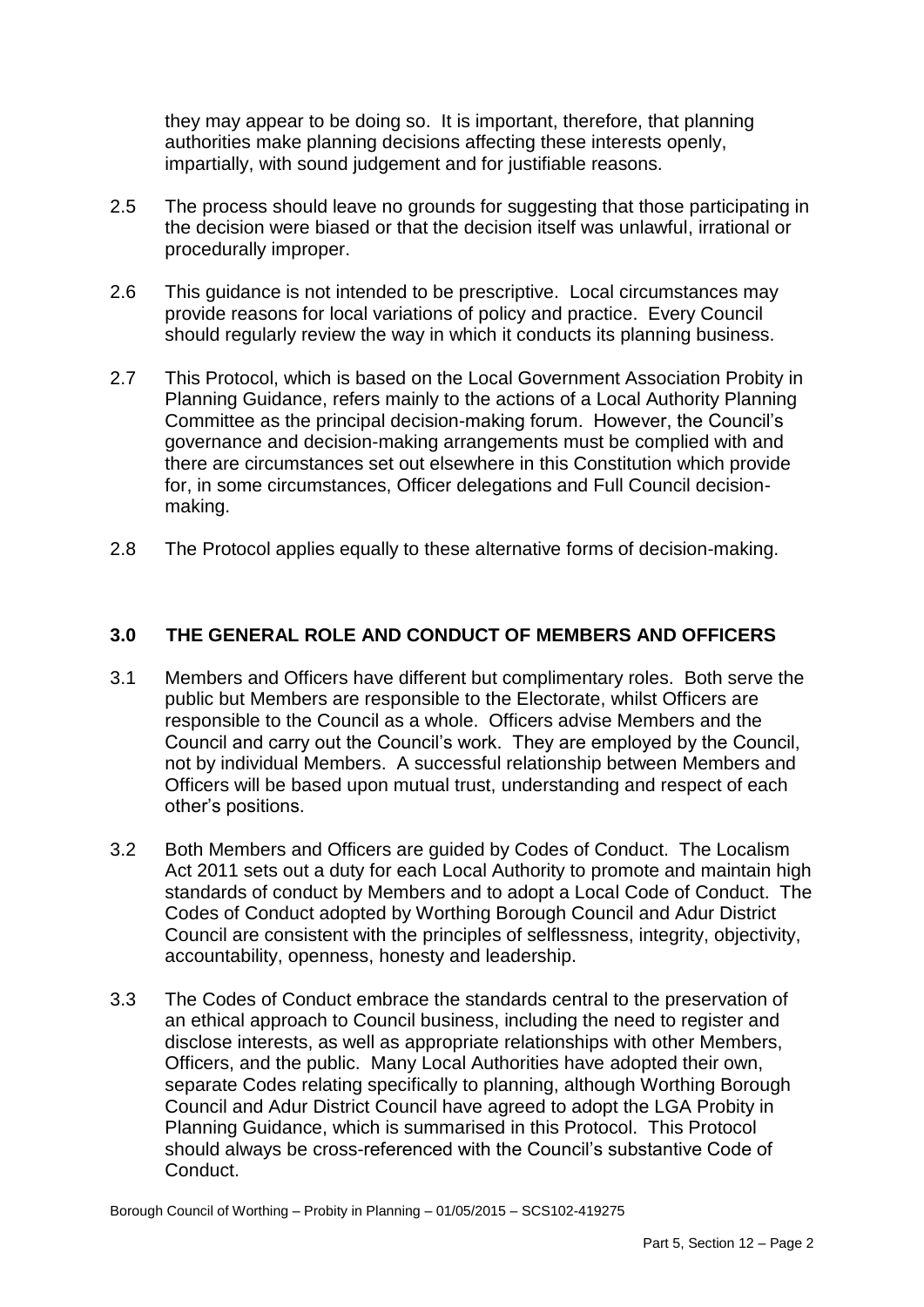- 3.4 Officers and Members must not act as agents for people pursuing planning matters within their Authority, even if they are not involved in the decisionmaking on it.
- 3.5 The determination of a Planning Application is a formal administrative process and case law as well as rules of procedure, rights of appeal and an and/or complain to the Ombudsman on grounds of maladministration or a involving the application of national and local policies, reference to legislation expectation that people will act reasonably and fairly. All involved should remember the possibility that an aggrieved party may seek a Judicial Review breach of the Council's Code of Conduct.

### **4.0 REGISTRATION AND DISCLOSURE OF INTERESTS**

- registration and disclosure of their pecuniary interests and the consequences for a Member taking part in consideration of an issue in the light of those 4.1 The Localism Act 2011 places requirements on Members regarding the interests. The definitions of disclosable pecuniary interests are set out in the Relevant Authorities (Disclosable Pecuniary Interests) Regulations 2012. A failure to register a disclosable pecuniary interest within 28 days of election or co-option or the provision of false or misleading information on registration, or participation in discussion or voting in a meeting on a matter in which a Member or Co-opted Member has a disclosable pecuniary interest, are criminal offences.
- 4.2 Advice should always be sought from the Council's Monitoring Officer in respect of disclosable pecuniary interests. Ultimately, however, responsibility for fulfilling the requirements rests with each Member.
- 4.3 The provisions of the Act seek to separate interests arising from the personal and private interests of a Member from those arising from the Member's wider public life. Members should think about how a reasonable member of the public, with full knowledge of all the relevant facts, would view the matter when considering whether the Member's involvement would be appropriate.
- 4.4 For information as to what interests need to be disclosed, reference should be made to the Council's Code of Conduct for Members. All disclosable interests should be registered under Register maintained by the Council's Monitoring Officer and made available to the public. Members should also disclose that interest orally at the Committee Meeting when it relates to an item under discussion.
- 4.5 A Member must provide the Monitoring Officer with written details of relevant interests within 28 days of their election or appointment to office. Any changes to those interests must similarly be notified within 28 days of the Member becoming aware of such changes.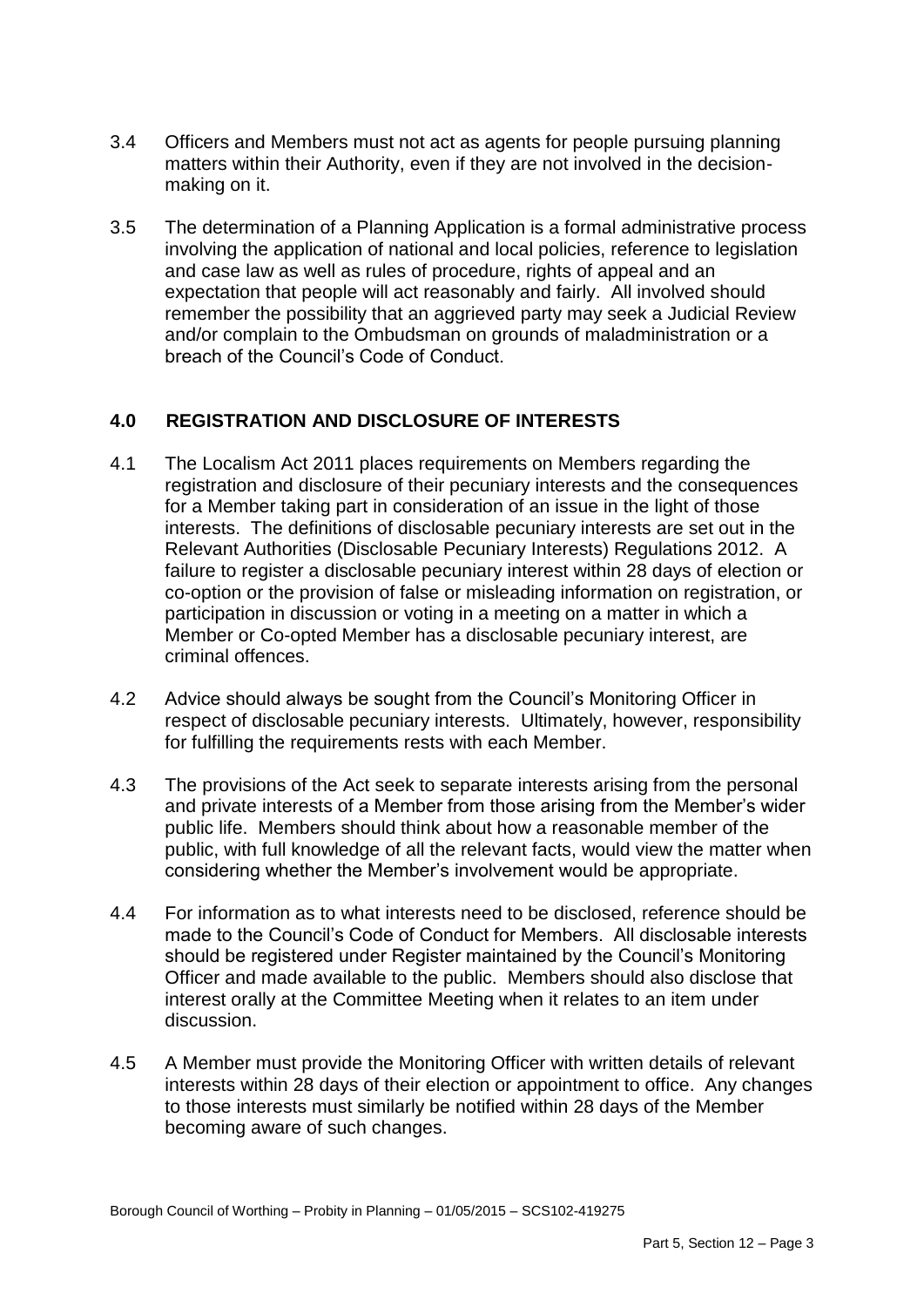- 4.6 A disclosable pecuniary interest relating to an item under discussion requires a dispensation can be sought from the appropriate body or Officer to take part the withdrawal of the Member from the Committee. In certain circumstances, in that particular item of business, but further advice should be sought from the Council's Monitoring Officer.
- This includes being a member of an outside body; mere membership of 4.7 If a Member has a (non-pecuniary) personal interest, he or she should disclose that interest, but then may speak and vote on that particular item. another body does not constitute an interest requiring such a prohibition.
- 4.8 It is always best to identify a potential interest early on. If a Member thinks that they may have an interest in a particular matter to be discussed at Planning Committee, he or she should raise this with the Council's Monitoring Officer as soon as possible.

# **5.0 PREDISPOSITION, PREDETERMINATION OR BIAS**

- on planning policies. The Courts have sought to distinguish between situations which involve predetermination or bias on the one hand and predisposition on the other. The former is indicative of a 'closed mind' 5.1 Members of the Planning Committee (or Full Council when the Local Plan is being considered) need to avoid any appearance of bias or of having predetermined their views before taking a decision on a planning application or approach and likely to leave the Committee's decision susceptible to challenge by Judicial Review.
- 5.2 Clearly expressing an intention to vote in a particular way before a meeting willing to listen to all the considerations presented at the Committee before (predetermination) is different from where a Member makes it clear they are deciding on how to vote (predisposition). The latter is acceptable; the former is not and may result in a Court quashing such planning decisions.
- 5.3 Section 25 Localism Act 2011 also provides that a Member should not be regarded as having a closed mind simply because they previously did or said something that, directly or indirectly, indicated what view they might take in relation to a particular matter.
- presented at the meeting. Nevertheless, a Member in this position will always 5.4 This reflects the common law position that a Member may be predisposed on a matter before it comes to Committee, provided they remain open to listening to all the arguments and changing their minds in light of all the information be judged against an objective test of whether the reasonable onlooker, with knowledge of the relevant facts, would consider that the Member was biased.
- 5.5 If a Member has predetermined their position, they should withdraw from being a Member of the decision-making body for that matter. This would apply to any Member of the Planning Committee who wanted to speak for or against a proposal as a campaigner.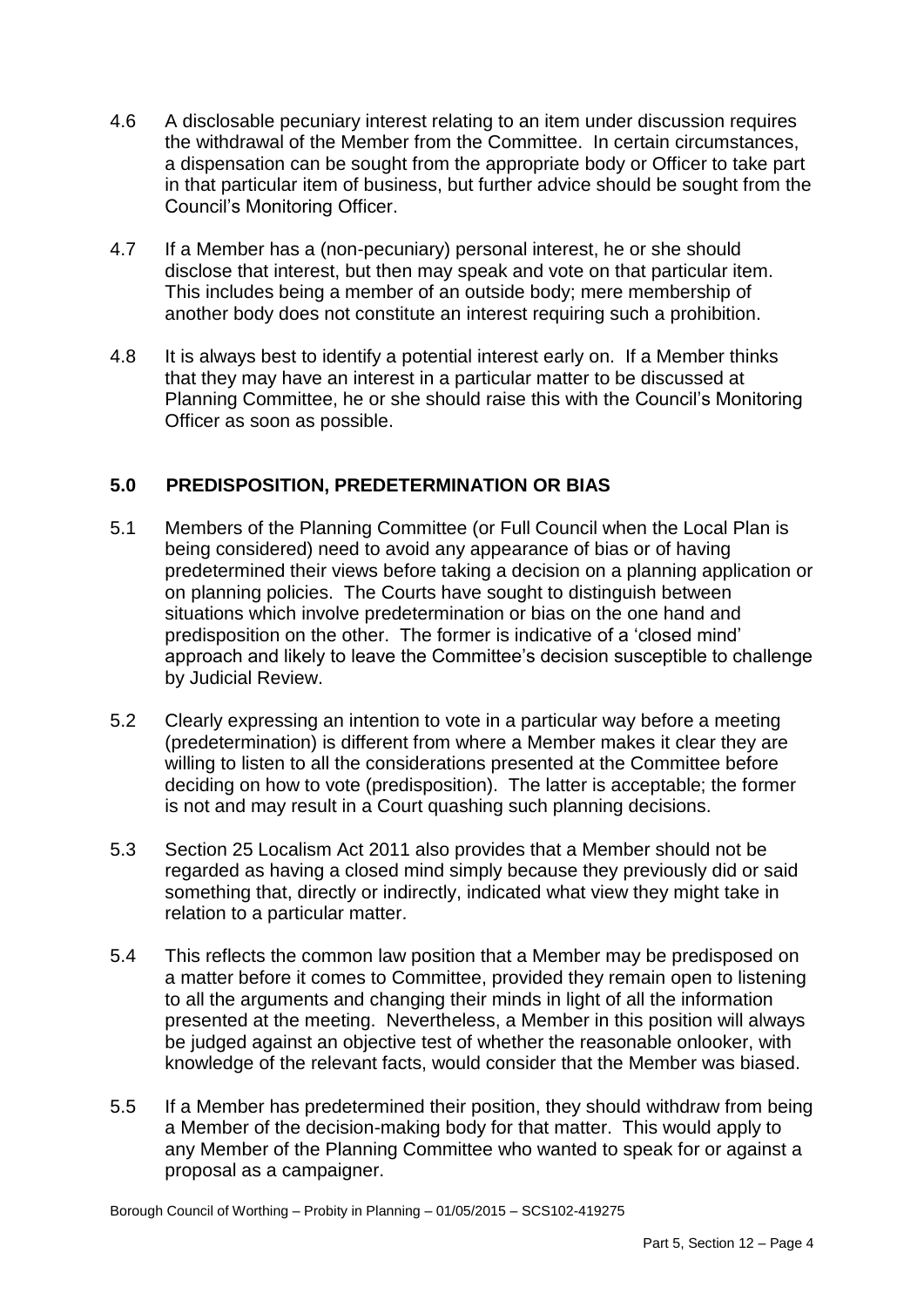development and planning. This Member is able to be a Member of the Planning Committee. Leading Members of a Local Authority who have and should not, on that ground and in the interests of the good conduct of the 5.6 The Councils have an Executive Member responsible within their portfolio for participated in the development of planning policies and proposals, need not business, normally exclude themselves from decision-making Committees.

#### **6.0 DEVELOPMENT PROPOSALS SUBMITTED BY MEMBERS AND OFFICERS AND COUNCIL DEVELOPMENT**

- 6.1 Proposals submitted by serving and former Members, Officers and their close associates and relatives can easily give rise to suspicions of impropriety. Proposals could be planning applications or Local Plan proposals.
- $6.2$ Such proposals must be handled in a way that gives no grounds for accusations of favouritism. Any local planning protocol or code of good practice should address the following points in relation to proposals submitted by Members and Planning Officers:-
	- If they submit their own proposal to the Authority they should play no part in its consideration;
	- A system should be devised to identify and manage such proposals;
	- The Council's Monitoring Officer should be informed of such proposals;
	- Such proposals should be reported to the Planning Committee and not dealt with by Officers under delegated powers.
- own application and should not participate in its consideration. They do have 6.3 A Member would undoubtedly have a disclosable pecuniary interest in their the same rights as any applicant in seeking to explain their proposal to an Officer, but the Member, as applicant, should also not seek to improperly influence the decision.
- 6.4 Proposals for a Council's own development should be treated with the same transparency and impartiality as those of private developers.

# **7.0 LOBBYING OF AND BY MEMBERS**

 7.1 Lobbying is a normal part of the planning process. Those who may be influence it through an approach to their Ward Member or to a Member of the affected by a planning decision, whether through an application, a site allocation in a development plan, or an emerging policy, will often seek to Planning Committee.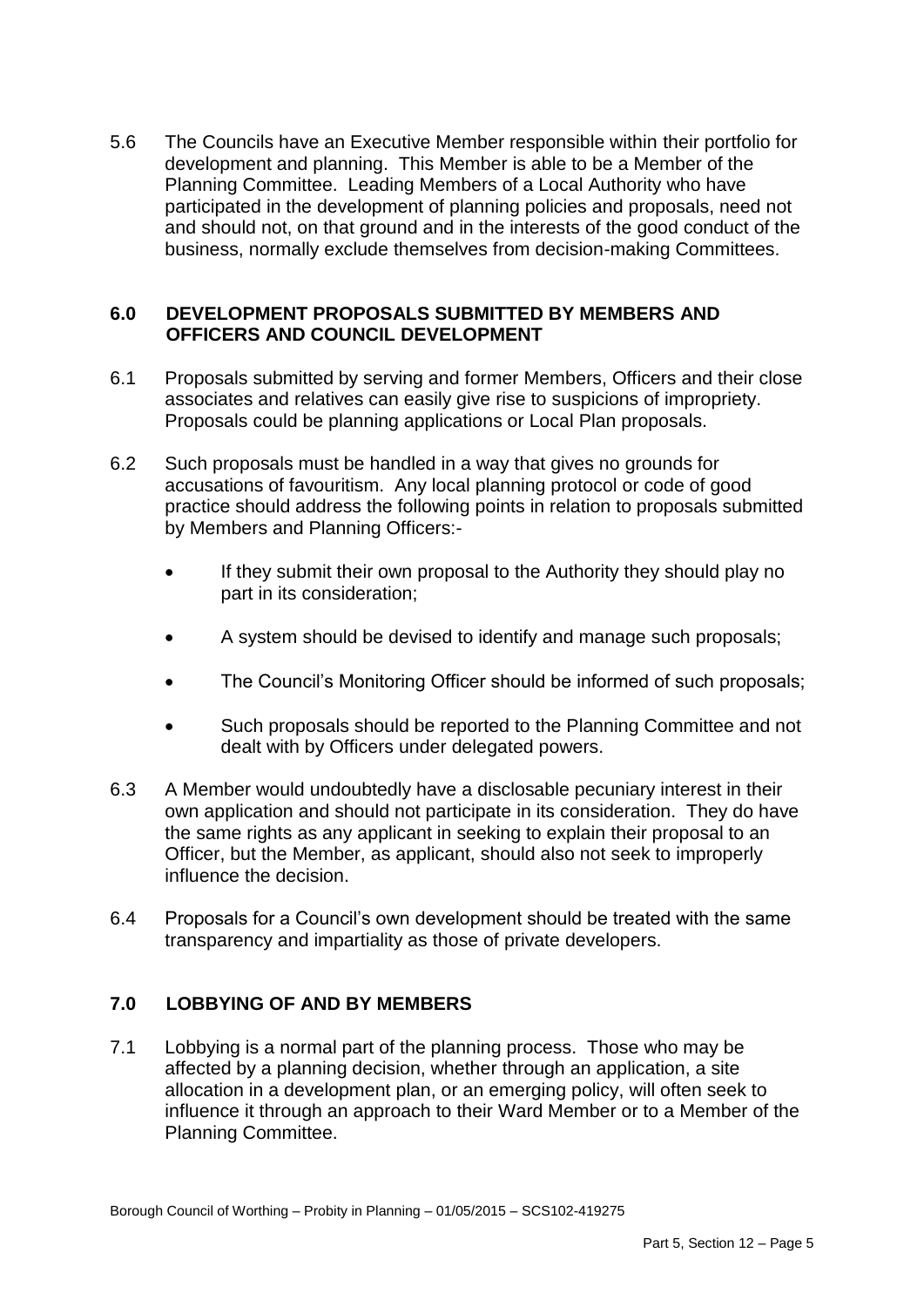- 7.2 Lobbying, however, can lead to the impartiality and integrity of a Member being called into question, unless care and common sense is exercised by all the parties involved.
- before they have been exposed to all the evidence and arguments. In such 7.3 Whilst the common law permits predisposition, it remains good practice that when being lobbied, Members (and particularly Members of the Planning Committee) should try to take care about expressing an opinion that may be taken as indicating that they have already made up their mind on the issue situations, they could restrict themselves to giving advice about the process and what can and can't be taken into account.
- good practice that they make it clear that they will only be in a position to take 7.4 Members can raise issues which have been raised by their constituents, with Officers. If Members do express an opinion to objectors or supporters, it is a final decision after having heard all the relevant arguments and taken into account all relevant material and planning considerations at Committee.
- 7.5 If any Member, whether or not a Planning Committee Member, speaks on behalf of a lobby group at the decision-making Committee, they would be well advised to withdraw once any public or Board Member speaking opportunities had been completed, in order to counter any suggestion that Members of the Committee may have been influenced by their continuing presence.
- 7.6 It is sometimes difficult to get the balance right between the duty to be an active local representative and the requirement when taking decisions on planning matters to take account of all arguments in an open-minded way. However, it cannot be stressed too strongly, that the striking of this balance is, ultimately, the responsibility of the individual Member. Further specific issues relating to lobbying are as follows:-
	- Planning decisions cannot be made on a party political basis in response to lobbying; the use of political whips to seek to influence the outcome of a planning application is likely to be regarded as maladministration.
	- Planning Committee or Local Plan Steering Group Members should in general avoid organising support for or against planning application, and avoid lobbying other Members. Members should not put pressure on Officers for a particular recommendation or decision, and should not do anything which compromises, or is likely to compromise, the Officers' impartiality or professional integrity.
	- Call-in procedures, whereby Members can require a proposal that would normally be determined under the delegated authority to be called in for determination by the Planning Committee, should require the reasons for call-in to be recorded in writing and to refer solely to matters of material planning concern.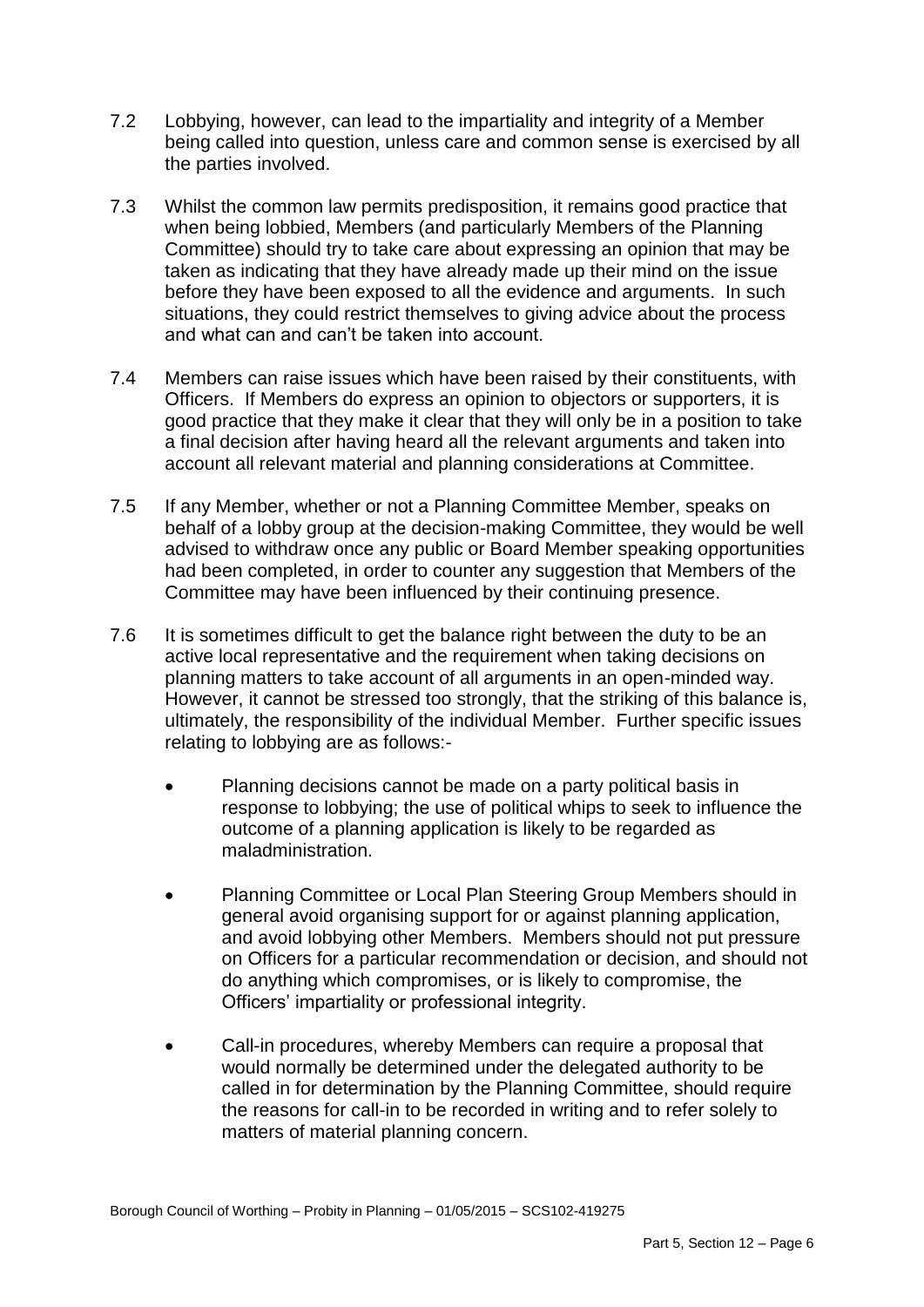7.7 As previously outlined, Members must always be mindful of their responsibilities and duties under their local Codes of Conduct. These responsibilities and duties apply equally to matters of lobbying as they do to the other issues of probity explored elsewhere in this Protocol.

### **8.0 PRE-APPLICATION DISCUSSIONS**

- 8.1 Pre-application discussions between a potential applicant and a Member can benefit both parties and are encouraged. However, it would be easy for such discussions to become, or be seen by objectors to become, part of a lobbying process on the part of the applicant.
- 8.2 The Localism Act has given Members much more freedom to engage in preapplication discussions. Nevertheless, in order to avoid perceptions that Members might have fettered their discretion, such discussions should take place within clear, published guidelines.
- 8.3 The following guidelines should be adhered to:-
	- information may be at hand, nor will formal consultations with interested Clarity at the outset that the discussions will not bind a Council to making a particular decision and that any views expressed are personal and provisional. By the very nature of such meetings not all relevant parties have taken place.
	- An acknowledgement that consistent advice should be given by Officers based upon the development plan and material planning considerations.
	- Members up to date) to ensure that the Authority's position is Officers should be present with Members in pre-application meetings. Members should avoid giving separate advice on the development plan or material considerations as they may not be aware of all the issues at an early stage. Neither should they become drawn into any negotiations, which should be done by Officers (keeping interested coordinated.
	- Confirmation that a written note should be made of all meetings. An Officer should make the arrangements for such meetings, attend and write notes. A note should also be taken of any phone conversations, and relevant emails recorded for the file. Notes should record issues raised and advice given. The note should be placed on the file as a can still normally be placed on the file to reassure others not party to public record. If there is a legitimate reason for confidentiality regarding a proposal, a note of the non-confidential issues raised or advice given the discussion.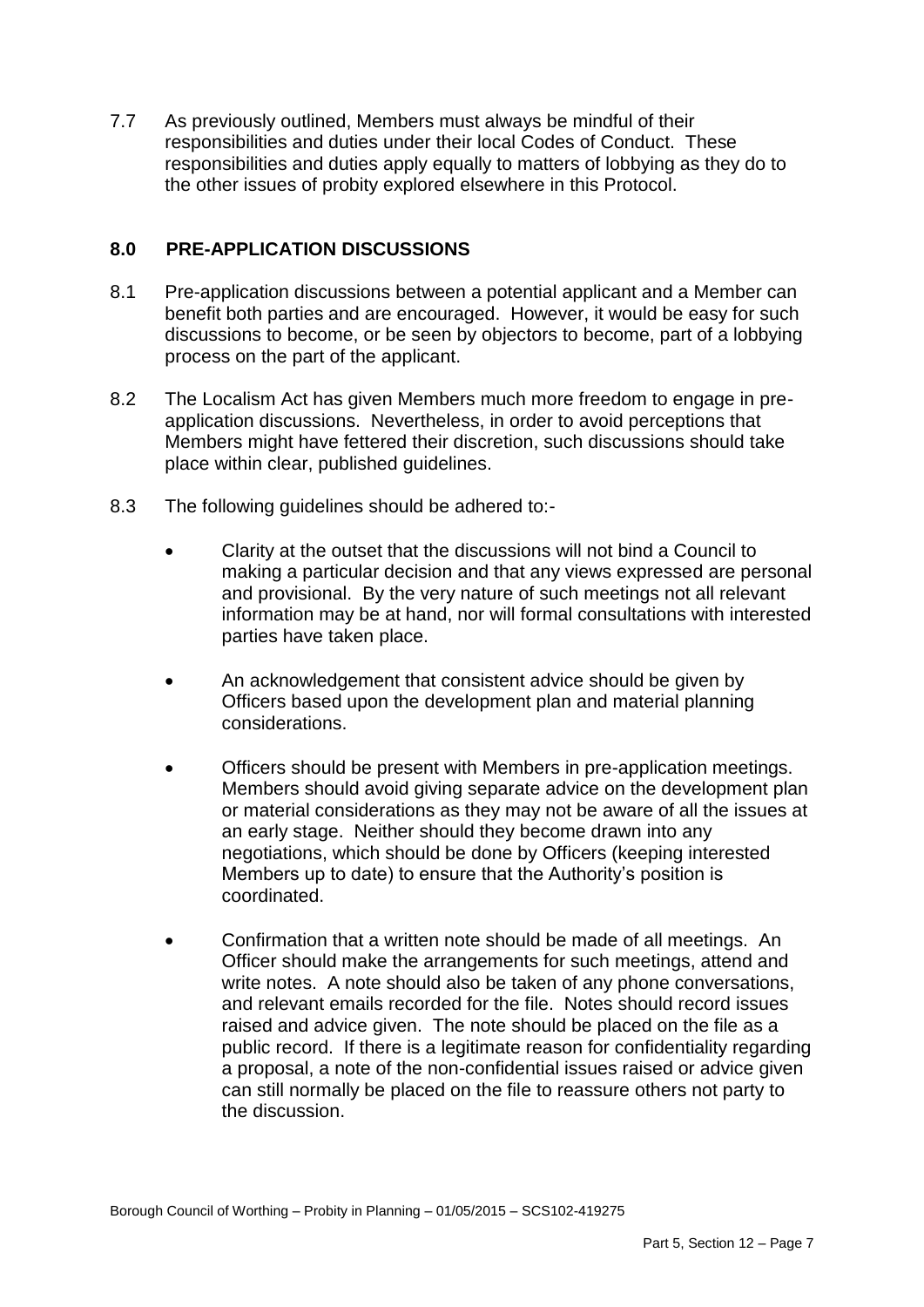- A commitment that care will be taken to ensure that advice is impartial, otherwise the subsequent report or recommendation to Committee could appear to be advocacy.
- The scale of proposals to which these guidelines would apply. Members talk regularly to constituents to gauge their views on matters of local concern.

# **9.0 OFFICER REPORTS TO COMMITTEE**

- 9.1 As a result of decisions made by the Courts and Ombudsman, Officer reports on planning applications must have regard to the following:-
	- Reports should be accurate and should include the substance of any objections and other responses received to the consultation.
	- Planning Policy Framework, any local finance considerations, and any Relevant information should include a clear assessment against the relevant development plan policies, relevant parts of the National other material planning considerations.
	- Reports should have a written recommendation for a decision to be made.
	- Reports should contain technical appraisals which clearly justify the recommendation.
	- departure must be clearly stated. Failure to do so may constitute Section 70 of the Town and Country Planning Act 1990. If the report's recommendation is contrary to the provisions of the development plan, the material considerations which justify the maladministration or give rise to a Judicial Review challenge on the grounds that the decision was not taken in accordance with the provisions of the development plan and the Council's statutory duty under Section 38A of the Planning and Compensation Act 2004 and
	- Any oral updates or changes to the report should be recorded.

#### **10.0 PUBLIC SPEAKING AT PLANNING COMMITTEES**

10.1 Reference is made to the Protocol on Public Speaking at the Planning Committee, to be found within Part 5 of the Constitution.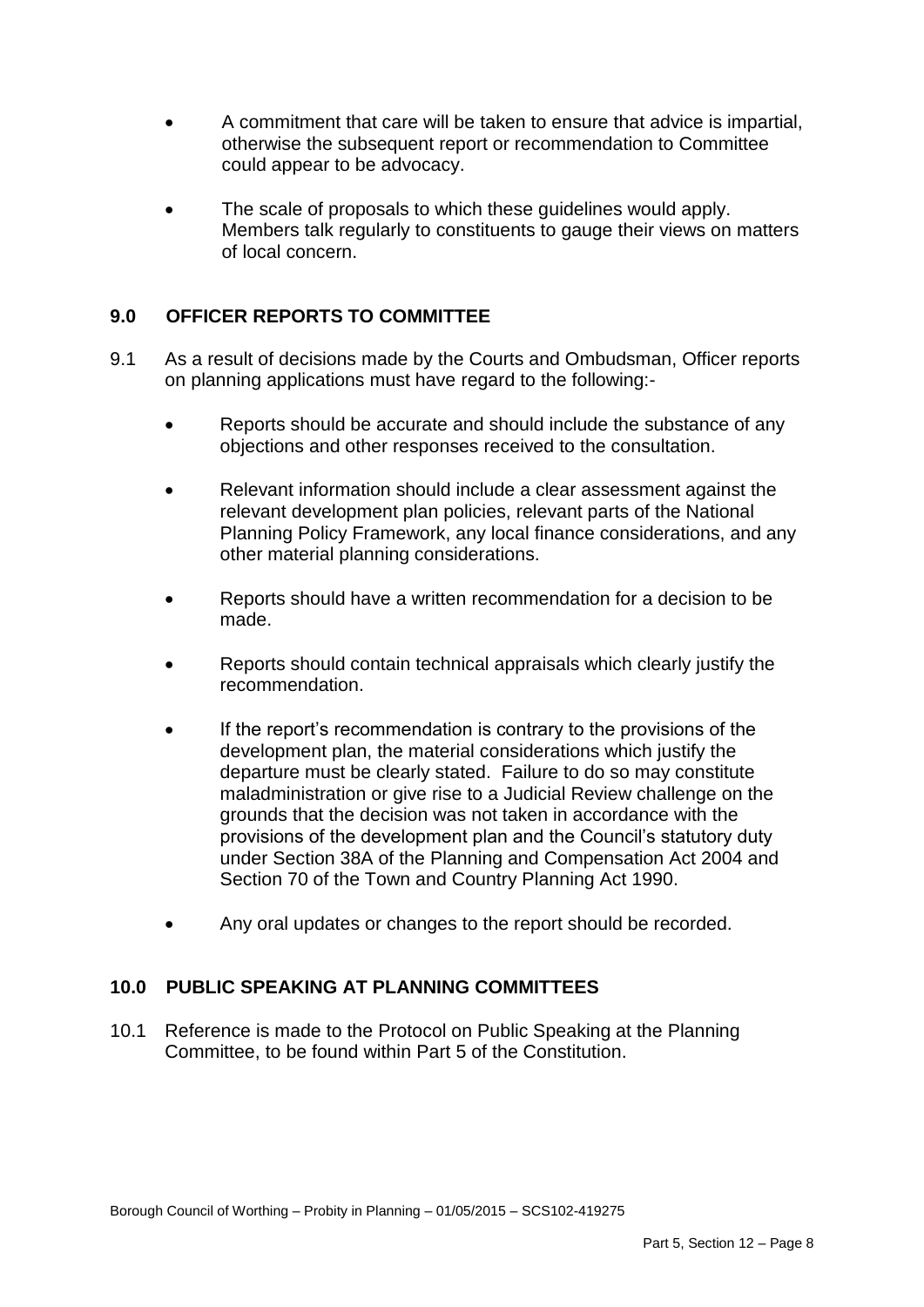### **11.0 DECISIONS WHICH DIFFER FROM A RECOMMENDATION**

- 11.1 The law requires that decisions should be taken in accordance with the applies to all planning decisions. Any reasons for refusal must be justified development plan, unless material considerations indicate otherwise. This against the development plan and other material considerations.
- clear and convincing. The personal circumstances of an applicant or any controversy will rarely satisfy the relevant tests. 11.2 The Courts have expressed the view that the Committee's reasons should be other material or non-material planning considerations which might cause local
- 11.3 Planning Committees can, and often do, make a decision which is different an approval to a refusal or vice versa. This will usually reflect a difference in from the Officer recommendation. Sometimes this will relate to conditions or terms of a Section 106 obligation. Sometimes it will change the outcome, from the assessment of how a policy has been complied with, or different weight ascribed to material considerations.
- 11.4 Planning Committees are advised to take the following steps before making a decision which differs from the Officer recommendation:-
	- they should discuss their area of difference and the reasons for that with Officers in advance of the Committee meeting; Firstly, if a Member is concerned about an Officer recommendation,
	- Recording the detailed reasons as part of the mover's motion;
	- Adjourning for a few minutes for those reasons to be discussed and then agreed by the Committee;
	- Where there is concern about the validity of reasons, considering deferring to another meeting to have the putative reasons tested and discussed.
- 11.5 If the Planning Committee makes a decision contrary to the Officers' made and a copy placed on the application file. Members should be prepared recommendation, a detailed minute of the Committee's reasons should be to explain in full their planning reasons for not agreeing with the Officers' recommendation.
- chances of a successful award of costs against the Council, should one be 11.6 The Officer should also be given an opportunity to explain the implications of the contrary decision, including an assessment of a likely appeal outcome, and made.
- 11.7 All applications that are clearly contrary to the development plan must be advertised as such, and are known as 'departure' applications. If it is intended to approve such an application, the material considerations leading to this